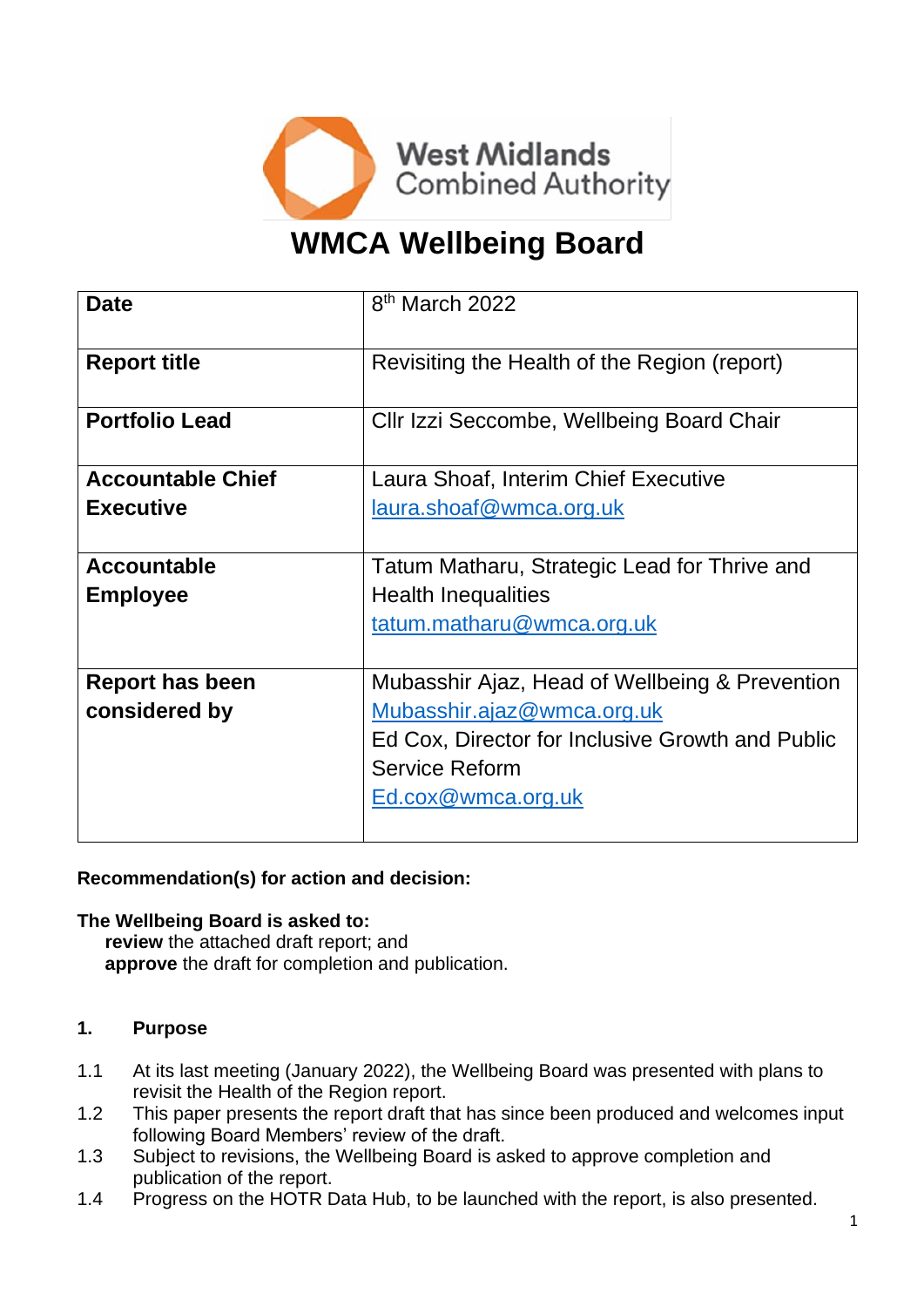## **2. Revisiting the Health of the Region (draft report)**

- 2.1 As proposed at the previous Wellbeing Board meeting (January 2022), we have produced an interim report on the Health of the Region, focused on celebrating the progress made on commitments to action and other successes since the publication of the previous HOTR report (in November 2020).
- 2.2 Whilst there were initial plans for this to be an annual report, the pace of change in this space (given the scale of the challenge) means that an annual comprehensive audit and full data report is not the most helpful product at this stage. Instead, an update on progress against the 50 commitments made, and successes beyond those commitments, as well as the evolving nature of the picture is put forward as 'Revisiting the Health of the Region'. This rationale is made clear within the report.
- 2.3 To note, as proposed at the last Wellbeing Board meeting, we will then move into a threeyear cycle for the main HOTR report, with an interim at 18 months (following the rationale and the pattern and now set). The next HOTR report is therefore due in November 2023.
- 2.4 Comments from the Wellbeing Board on all aspects of the HOTR report are welcome.
- 2.5 Unless substantive revisions are required, the Wellbeing Board is asked for approval to complete and publish the report.
- 2.6 Completion includes minor revisions from the Wellbeing Board; an appendix that provides a brief line on progress against each commitment; a complete reference list; and front materials (a foreword, acknowledgements and executive summary). We will then work with our design team on the final layout with images.

## **3. HOTR Data Hub (launch)**

- 3.1 As presented at the last Wellbeing Board meeting, 'Revisiting the Health of the Region' is a package, with an HOTR Data Hub being launched alongside the report.
- 3.2 The HOTR Data Hub is an online space, hosted by the WMCA, that enables users to have quick access to the indicators included in the original HOTR report with updated data.
- 3.3 Having moved on from the proof of concept, we are now presenting the minimal viable product – essentially an online version of the data report.
- 3.4 We will continue to develop this product, working with stakeholders to ensure maximum utility. The ambition is to develop a primarily visual and interactive tool that aids comprehension of the relevant datasets, with a particular focus on the wider determinants of health and the cumulative impact of these at various intersections, as experienced in reality by residents in the WMCA area.

## **4. Legal Implications**

4.1 There are no additional legal implications at this stage. We continue to be mindful of legal implications around data with regards to the ongoing development of the HOTR Data Hub.

## **5. Equalities Implications**